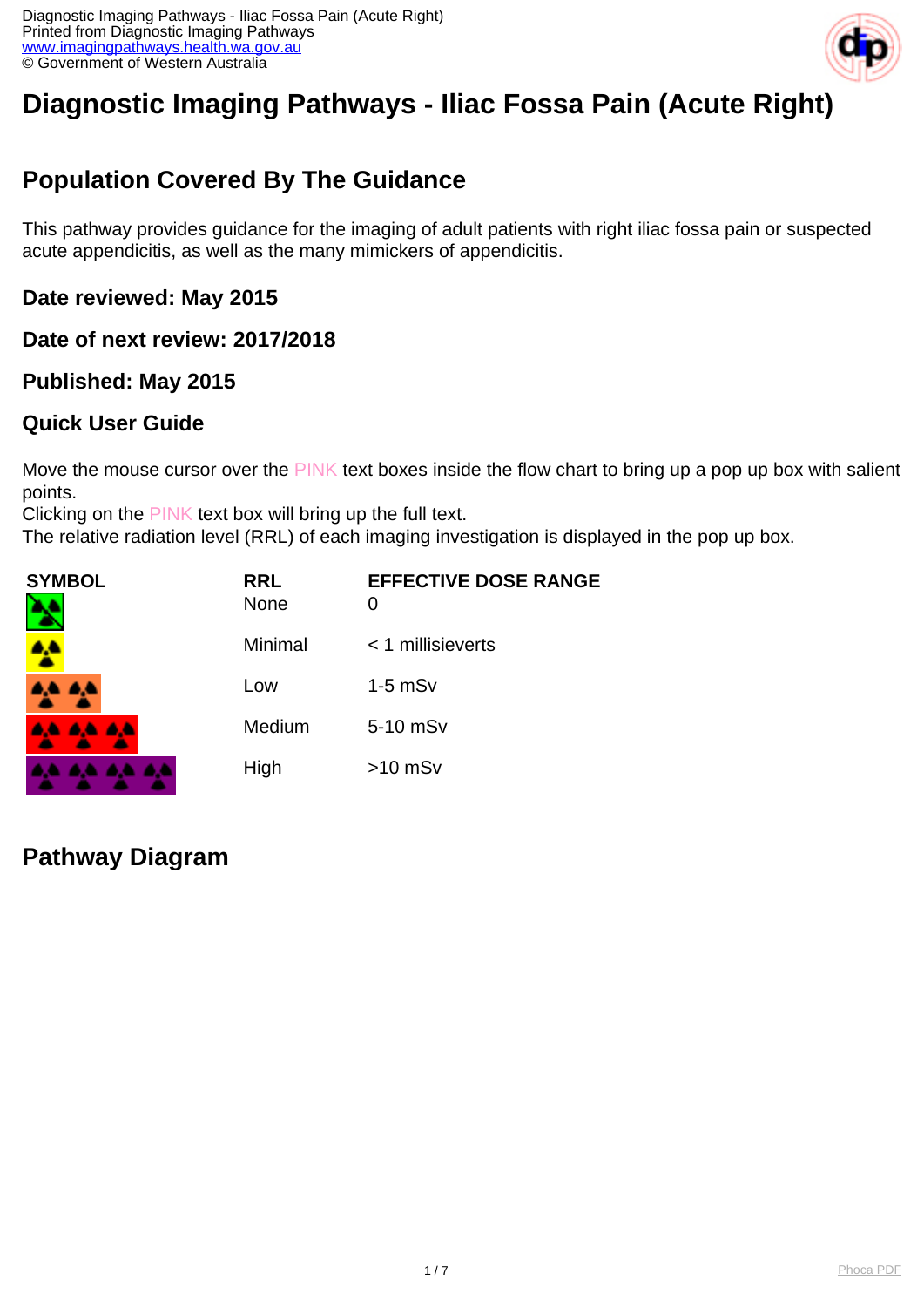

## **Image Gallery**

Note: These images open in a new page



#### **1a Acute Appendicitis**

Image 1a (Ultrasound): Dilated, non-compressible appendix with an echogenic appendicolith.

**1b** Image 1b and 1c (Computed Tomography): Dilated appendix with appendicolith (arrow).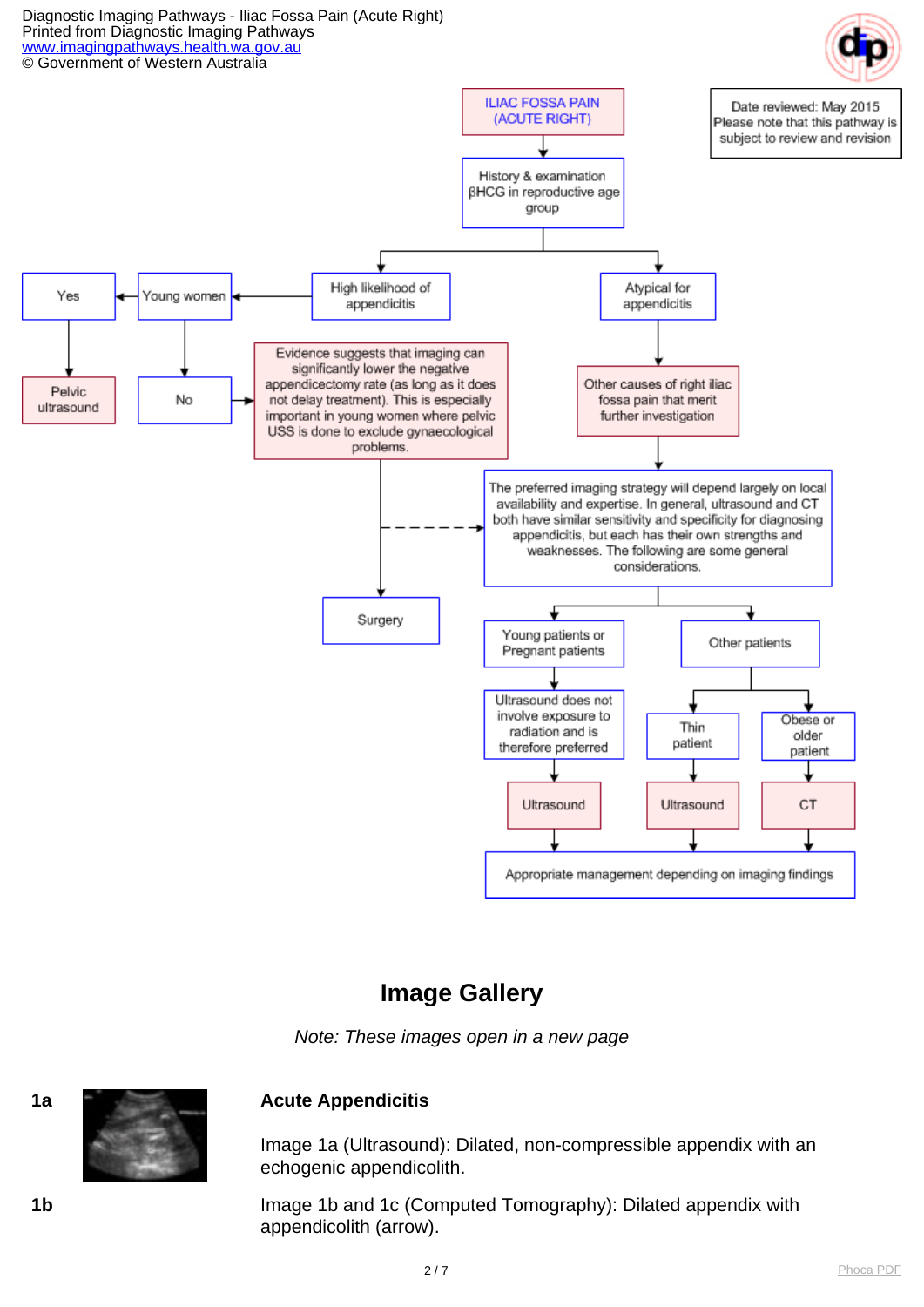Diagnostic Imaging Pathways - Iliac Fossa Pain (Acute Right) Printed from Diagnostic Imaging Pathways [www.imagingpathways.health.wa.gov.au](http://www.imagingpathways.health.wa.gov.au/) © Government of Western Australia









# **2 Acute Appendicitis**

Image 2 (H&E, x2.5): Histological section showing acute suppurative appendicitis. There is ulceration of the mucosa associated with haemorrhage and a dense transmural infiltrate of neutrophils and mononuclear inflammatory cells.

**4b**

#### **3a Ectopic Pregnancy**

Image 3a (Ultrasound): Direct demonstration of ectopic foetus (between callipers).

**3b Image 3b (Ultrasound): Empty endometrial cavity.** 



## **4a Ectopic Pregnancy**

Image 4a and 4b (HE, x20). Resection of fallopian tube with an ectopic tubal pregnancy. The histological section shows ulceration of the tubal epithelium, haemorrhage and chorionic villi (arrows) which confirm the presence of products of conception.





Image 5 (Computed Tomography with intravenous contrast): Thickened loops of small bowel with stranding of the mesentery.

#### **6 Crohn's Disease**

Image 6: Segmental small bowel resection showing deep linear/serpiginous mucosal ulceration (blue arrow) and a thickened bowel wall with stricture formation (green arrow).

## **Teaching Points**

• In suspected acute appendicitis, imaging can significantly reduce the negative appendicectomy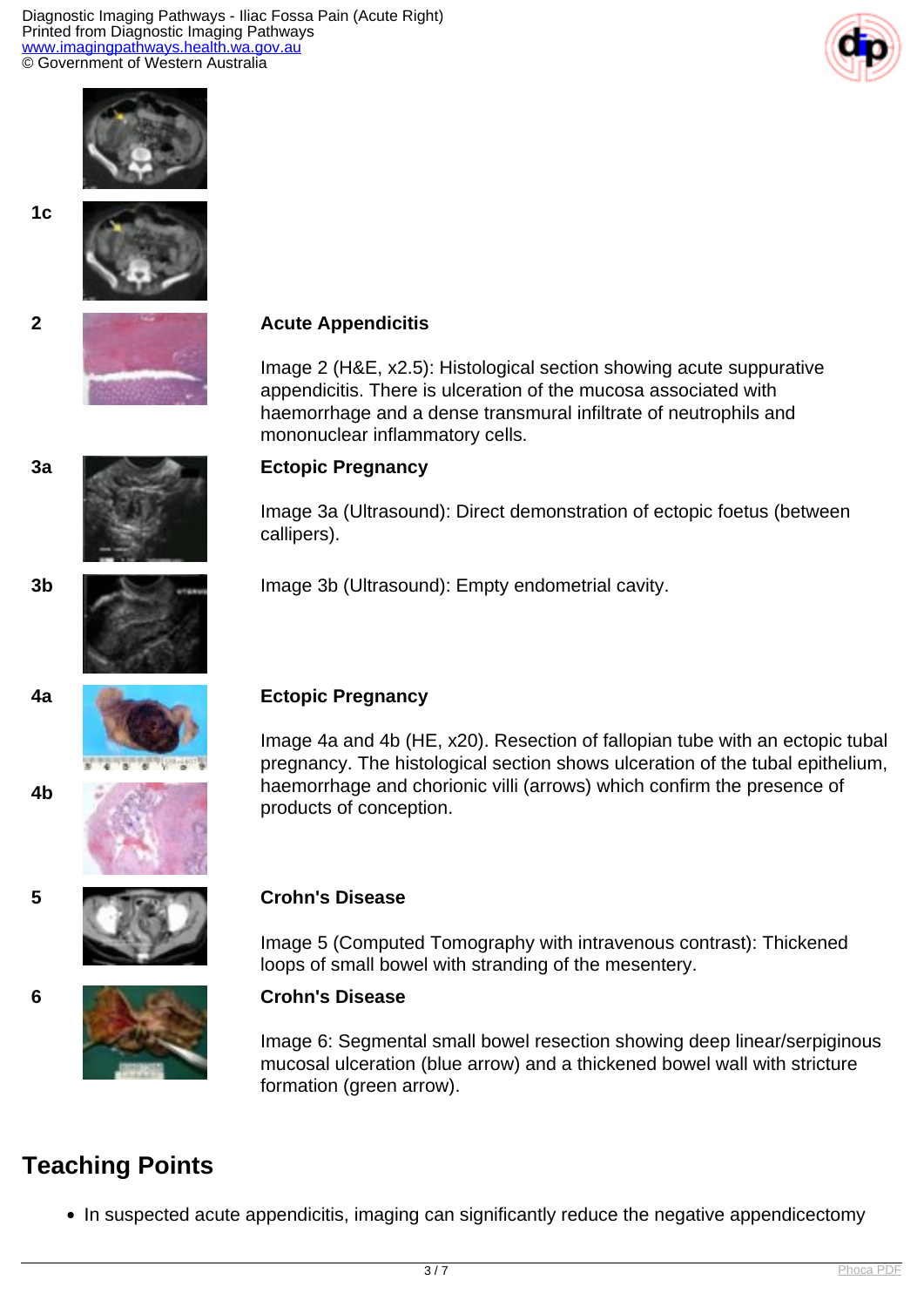

rate but must not delay treatment

- Both ultrasound and CT are accurate for the diagnosis of appendicitis
- Ultrasound is generally preferable as the first investigation in young patients because
	- There is no ionizing radiation
	- It can detect gynaecological causes of acute pain in young female patients

## **Pelvic Ultrasound**

- Has a sensitivity and specificity of approximately 75-90% and 78-100% respectively for the diagnosis of acute appendicitis [1-5](index.php?option=com_content&view=article&id=30&tab=references#1)
- Performed using the graded compression technique, which involves applying anterior compression to reduce the depth of the abdominal cavity between the appendix and the transducer [1](index.php?option=com_content&view=article&id=30&tab=references#1)
- Features of appendicitis on ultrasound include [6](index.php?option=com_content&view=article&id=30&tab=references#6)
	- An outer appendix diameter of 6mm or larger
	- Positive sonographic McBurney sign
	- Non compressibility of the appendix
	- Echogenic periappendiceal inflammatory fat change
- Advantages
	- Non-invasive and involves no exposure to ionizing radiation
	- Rapid and inexpensive
	- Can diagnosis an alternate cause for abdominal pain
	- If necessary can be used with transvaginal ultrasound to provide information regarding the uterus, adnexa and ovaries in young women with right lower quadrant / pelvic pain [16](index.php?option=com_content&view=article&id=30&tab=references#16)
- Disadvantages
	- Lower sensitivity and specificity for perforated appendicitis [7](index.php?option=com_content&view=article&id=30&tab=references#7)
	- $\circ$  Less accurate with obese patients and those with a retrocaecal appendix [8](index.php?option=com_content&view=article&id=30&tab=references#8)
	- Operator dependent

## **Other Causes of Acute Right Iliac Fossa Pain**

## **Common causes**

- Tubo-ovarian pathology and ectopic pregnancy in females
- Mesenteric adenitis
- Right sided diverticulitis
- Inflammatory bowel disease
- Epiploic appendagitis
- Omental torsion / infarction
- Renal colic

## **Tubo-ovarian pathology includes**

- Pelvic inflammatory disease (salpingitis, tubo-ovarian abscess)
- Ovarian cyst accident (ruptured ovarian cyst, haemorrhage, ovarian or fallopian tube torsion)
- Endometriosis
- Ectopic pregnancy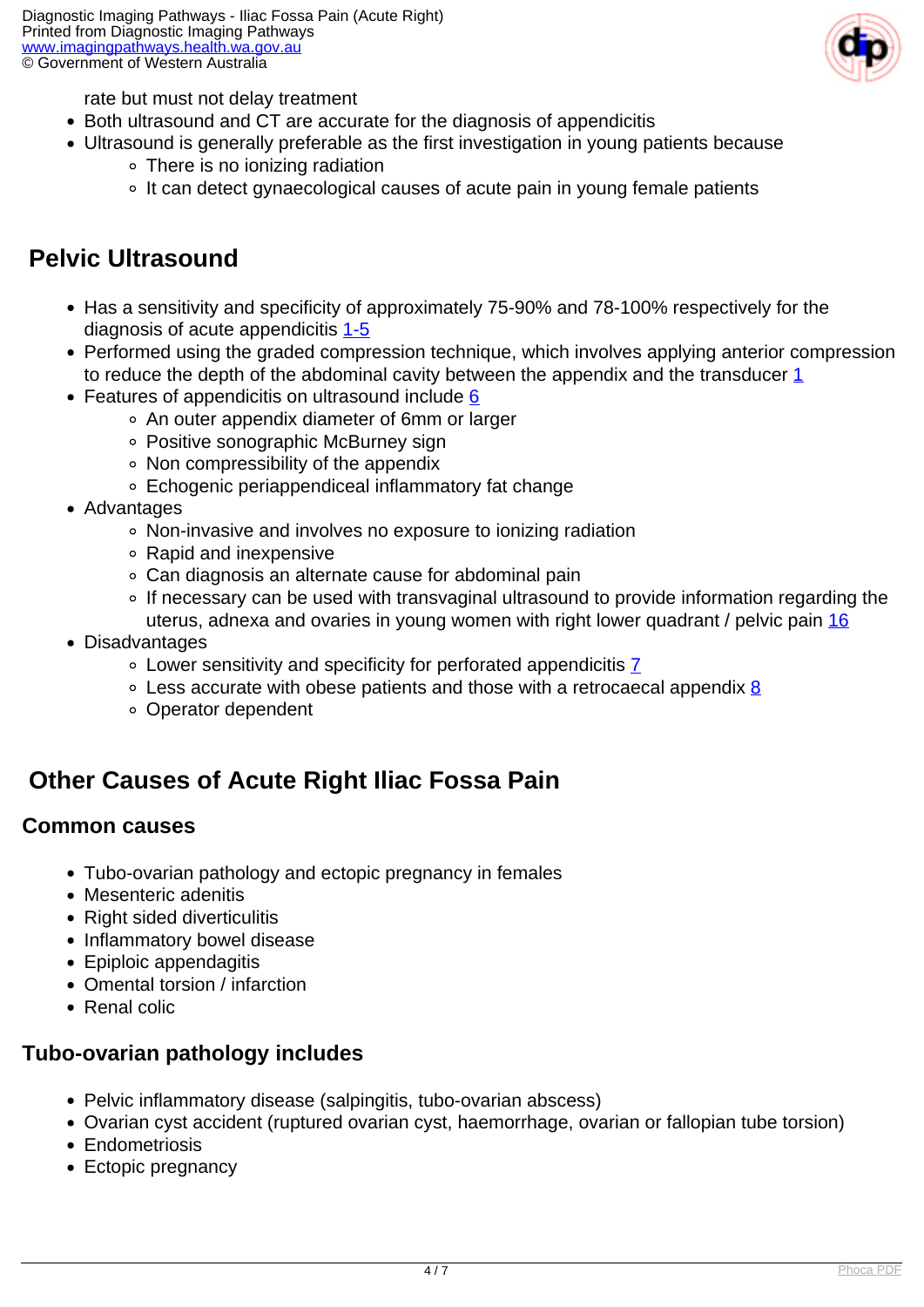

# **Computed Tomography (CT)**

- Has a sensitivity and specificity of approximately 76-100% and 83-97% respectively for the diagnosis of acute appendicitis [5,](index.php?option=com_content&view=article&id=30&tab=references#5) [9,](index.php?option=com_content&view=article&id=30&tab=references#9) [10](index.php?option=com_content&view=article&id=30&tab=references#10), [11](index.php?option=com_content&view=article&id=30&tab=references#11), 12
- The scanning technique has varied between studies with some using no contrast agents and others using one or more of oral, intravenous and rectal contrast. The optimum technique is uncertain [13](index.php?option=com_content&view=article&id=30&tab=references#13),[14](index.php?option=com_content&view=article&id=30&tab=references#13)
- Advantages
	- Generally considered to be more accurate than ultrasound in obese patients
	- Can diagnose an alternate cause for abdominal pain
- Disadvantages
	- $\circ$  Can be difficult to identify the appendix [15](index.php?option=com_content&view=article&id=30&tab=references#15)
	- Can be more difficult to diagnose a perforated appendix
	- Exposure to ionizing radiation
	- Risk of contrast reaction if used

# **Imaging in Patients With High Likelihood of Appendicitis**

- The clinical diagnosis of appendicitis is unreliable, and atypical presentations are frequent. Delayed diagnosis is associated with an increased rate of perforations and post-operative complications. This must be balanced against the negative appendicectomy rate, which is higher in premenopausal females compared to males due to acute gynaecological conditions [17](index.php?option=com_content&view=article&id=30&tab=references#17),[18](index.php?option=com_content&view=article&id=30&tab=references#18)
- Evidence suggests that preoperative imaging of suspected appendicitis is associated with a significantly lower rate of negative appendicectomies, without delaying the time-to-surgery, or the perioperative complication rate [17](index.php?option=com_content&view=article&id=30&tab=references#17),[18](index.php?option=com_content&view=article&id=30&tab=references#18)[,19](index.php?option=com_content&view=article&id=30&tab=references#19)

## **References**

## **Date of literature search: May 2015**

The search methodology is available on request. **[Email](index.php/contact-us)** 

References are graded from Level I to V according to the Oxford Centre for Evidence-Based Medicine, Levels of Evidence. [Download the document](http://www.cebm.net/wp-content/uploads/2014/06/CEBM-Levels-of-Evidence-2.1.pdf)

- 1. Puylaert JBCM. **US evaluation using graded compression.** Radiology. 1986;158:355-60. (Level II evidence). [View the reference](http://www.ncbi.nlm.nih.gov/entrez/query.fcgi?db=pubmed&cmd=Retrieve&dopt=AbstractPlus&list_uids=2934762&query_hl=31&itool=pubmed_docsum)
- 2. Puylaert JBCM, Rutgers PH, Lalissang RI, et al. **A prospective study of ultrasonography in the diagnosis of appendicitis.** N Engl J Med. 1987;317:666-9. (Level III evidence)
- 3. Abu-Yousef MM, Bleicher JJ, Maher JW, et al. **High-resolution sonography of acute appendicitis.** AJR Am J Roentgenol. 1987;19:53-8. (Level III evidence)
- 4. Franke C, Böhner H, Yang Q, Ohmann C, Röher H. **Ultrasonography for diagnosis of acute appendicitis: results of a prospective multicenter trial**. World J Surg. 1999;23:141-6. (Level IV evidence)
- 5. Poortman P, Lohle PNM, Schoemaker CMC, et al. **Comparison of CT and sonography in the diagnosis of acute appendicitis: a blinded prospective study.** AJR Am J Roentgenol. 2003;181:1355-9. (Level II evidence). [View the reference](http://www.ncbi.nlm.nih.gov/pubmed/14573433)
- 6. Lee JW. **Sonography of acute appendicitis.** Semin Ultrasound CT MR. 2003;24:83-90. (Review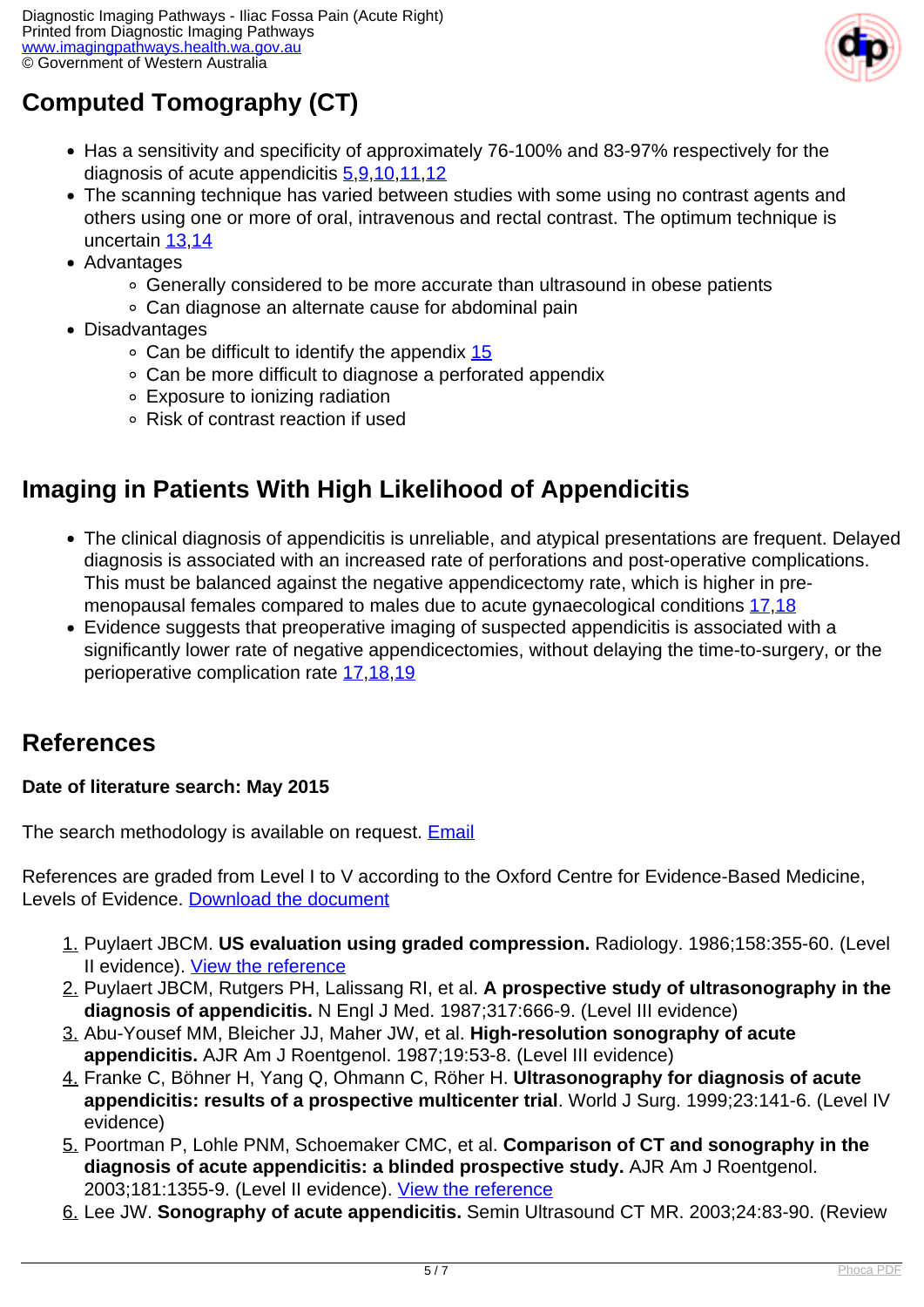

article)

- 7. Borushok KF, Jeffrey RB, Laing FC, Townsend RR. **Sonographic diagnosis of perforation in patients with acute appendicitis.** AJR Am J Roentgenol. 1990;154:275-8. (Level III evidence)
- 8. Birnbaum B, Wilson S. **Appendicitis at the millenium.** Radiology. 2000;215:337-48. (Review article)
- 9. Malone AJ, Wolf CR, Malmed AS, Melliere BF. **Diagnosis of acute appendicitis: value of unenhanced CT.** Am J Radiol. 1993;160:763-6. (Level III evidence)
- 10. Lane MJ, Katz DS, Ross BA, et al. **Unenhanced helical CT scan for suspected acute appendicitis.** Am J Radiol. 1997;168:405-9. (Level III evidence)
- 11. Rao PM, Rhea JT, Novelline RA, et al. **Helical CT technique for the diagnosis of acute appendicitis: prospective evaluation of a focused appendix CT examination.** Radiology. 1997;202:139-44. (Level II evidence). [View the reference](http://www.ncbi.nlm.nih.gov/pubmed/8988203)
- 12. Schuller JG, Shortsleeve MJ, Goldenson RS, et al. **Is there a role for abdominal computed tomographic scans in appendicitis.** Arch Surg. 1998;133:373. (Level III evidence)
- 13. Lane MJ, Liu DM, Huynh MD, et al. **Suspected acute appendicitis: nonenhanced helical CT in 300 consecutive patients.** Radiology. 1999;213:341-6. (Level II evidence). [View the reference](http://www.ncbi.nlm.nih.gov/pubmed/10551210)
- 14. Wijetunga R, Doust B, Bigg-Wither G. **The CT diagnosis of acute appendicitis.** Semin Ultrasound CT MR. 2003;24:101-6. (Review article)
- 15. Fuchs JR, Schlamberg JS, Shortsleeve MJ, et al. **Impact of abdominal CT imaging on the management of appendicitis: an update.** J Surg Res. 2002;106:131-6. (Level III evidence)
- 16. O'Malley ME, Wilson SR. **Ultrasonography and computed tomography of appendicitis and diverticulitis.** Semin Roentgenol. 2001;36(2):138-47. (Review article)
- 17. Rosengren D, Brown AF, Chu K. **Radiological imaging to improve the emergency department diagnosis of acute appendicitis.** Emerg Med Australas. 2004;16:410-6. (Level III evidence)
- 18. van Breda Vriesman AC, Kole BJ, Puylaert JB. **Effect of ultrasonography and optional computed tomography on the outcome of appendicectomy.** Eur Radiol. 2003;13:2278-82. (Level III evidence)
- 19. Lahaye MJ, Lambregts DMJ, Mutsaers E, Essers BAB, Breukink S, Cappendijk VC, et al. **Mandatory imaging cuts costs and reduces the rate of unnecessary surgeries in the diagnostic work-up of patients suspected of having appendicitis.** Eur Radiol. 2015;25(5):1464-70. (Level III evidence). [View the reference](http://www.ncbi.nlm.nih.gov/pubmed/25591748)

| Information from this website                                                 | Information from the Royal<br><b>Australian and New Zealand</b><br><b>College of Radiologists' website</b> |
|-------------------------------------------------------------------------------|------------------------------------------------------------------------------------------------------------|
| <b>Radiation Risks of X-rays and Scans</b><br><b>Computed Tomography (CT)</b> | <b>Computed Tomography (CT)</b><br><b>Iodine-Containing Contrast Medium</b>                                |
| <b>Ultrasound</b>                                                             | <b>Radiation Risk of Medical Imaging During</b><br><b>Pregnancy</b>                                        |
|                                                                               | <b>Radiation Risk of Medical Imaging for</b><br><b>Adults and Children</b>                                 |

## **Information for Consumers**